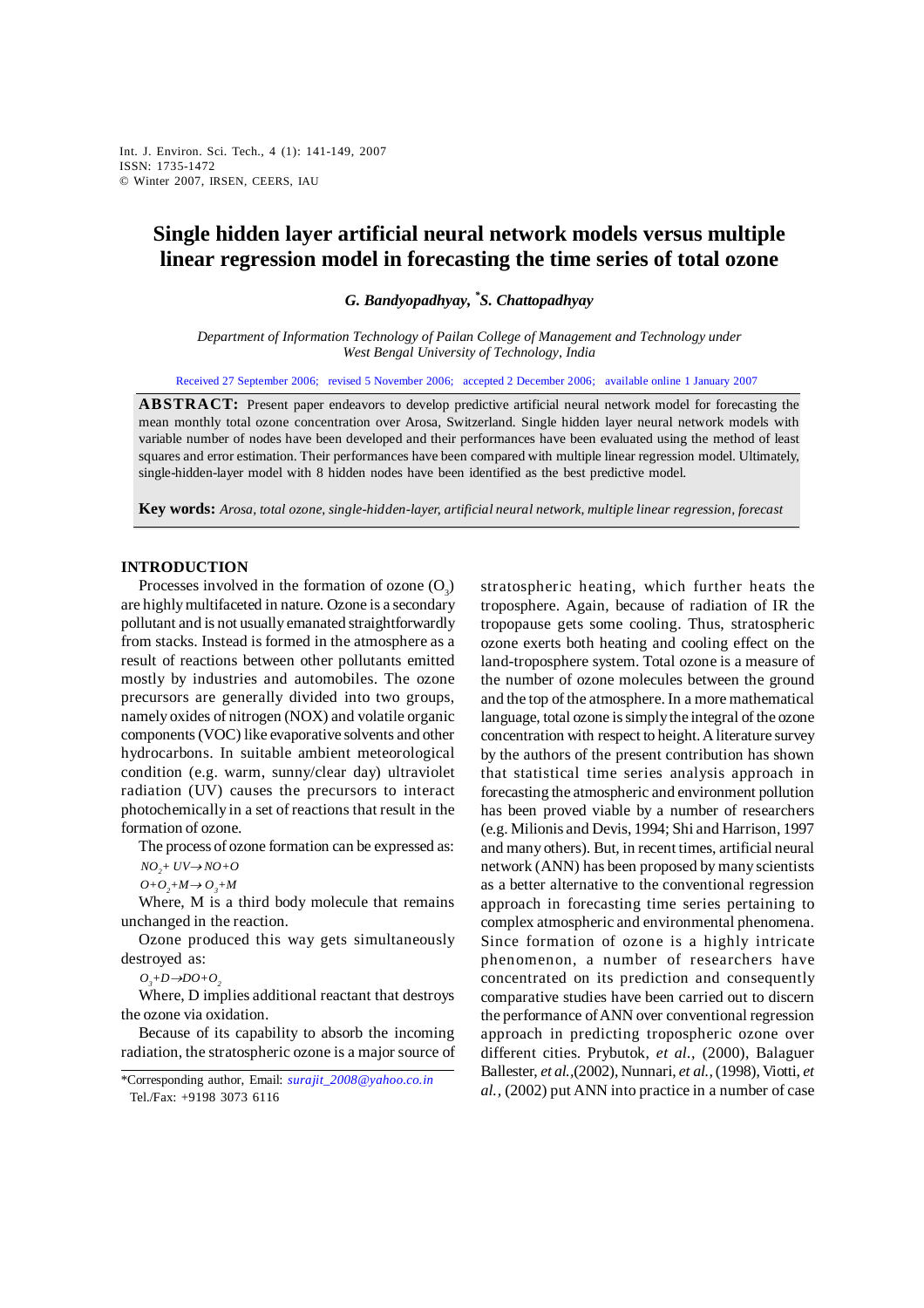studies where they established supremacy of ANN over customary methodologies in ozone forecasting. Corani (2005) implemented ANN, pruned ANN, and lazy learning to predict ozone concentration over Milan. But, in all the aforesaid works, ANN models have been developed with other meteorological variables as predictors. In none of the ANN applications to ozone concentration, past values of the same data have been used as predictor. Since all other meteorological variables have their own chaotic characteristics and complexities, their inclusion to the input set would incorporate more complexity in the forecasting. Present approach viewed the prediction problem from a different point of view. Instead of tropospheric ozone, total ozone has been considered as the predictand and instead of incorporating other meteorological variables; past values of the total ozone time series have been explored in developing ANN predictive models. Performance of ANN models has been compared with conventional regression model. The research work explained in the present paper has been done in Kolkata, India, during the period April-June 2006.

## **MATERIALS AND METHODS**

*Artificial Neural Networks, an overview*

Artificial Neural networks are mathematical analogue of biological neural systems, in the sense that they are made up of an interconnected system of nodes (neurons). Furthermore, a neural network can recognize patterns in numeric data in a similar fashion to the learning process in its biological counterpart. Neural networks are highly robust with respect to underlying data distributions (non-parametric), and no assumptions are made about relationships between variables (unlike the linear or pre-specified curvilinear relationships in regression). Since it does not depend upon any assumption regarding the data and it is robust to chaotic behavior of the data, ANN has opened up new avenues to pattern recognition and forecasting related to complex natural processes. According to Maqsood, *et al.,* (2002) ANNs are highly suitable to the cases where the underlying processes are less recognizable and are characterized by chaotic features. Though ANN can be used in a number of complex problems, the basic jobs that can be performed by ANN can be precisely enlisted as

• Pattern recognition

• Pattern classification

• Prediction

Since the present paper involves prediction problem, the features of ANN are discussed here from the point of view of prediction. The earliest trainable layered neural networks with multiple adaptive elements was the Madaline I structure of Widrow and Hoff (for details see Kartalopoulos, 2000). This ANN model had only two layers. The first one was the adaptive layer and the last layer was an output layer with fixed threshold function. Because of less flexibility, this Madaline I ANN of the early 60's could not prove itself suitable for practical purposes. Advent of the feed forward ANN or Multilayer Perceptron (MLP) with Backpropagation learning, an adaptation of the steepest descent method, opened up new avenues for the application of ANN for problems of practical interest (Kamarthi and Pittner, 1999; Gardner and Dorling, 1998; Hsieh and Tang, 1998). In MLP, each network consists of several simple processors called neurons, or cells, which are highly interconnected and are arranged in several layers. There are three basic types of layers: input layer, hidden layer(s), and output layer. The input and output layers are connected through hidden layer(s). There may be one to several hidden layers in between input and output layer. In mathematical form, the adaptive procedure of a feed forward MLP can be presented as (Kamarthi and Pittner, 1999):

$$
w_{k+1} = w_k + \eta d_k \tag{1}
$$

 $(1)$ 

 The above equation represents an iteration process that finds the optimal weight vector by adapting the initial weight vector  $w_0$ . This adaptation is performed by presenting to the network sequentially a set pairs of input and target vectors. The positive constant  $\eta$  is called the learning rate. The direction vector  $d<sub>k</sub>$  is the negative gradient of the output error function *E*. Mathematically it is denoted as

$$
d_k = -\nabla E(w_k) \tag{2}
$$

The Backpropagation algorithm in which the weights of the network are updated immediately after the presentation each pair of input and target output is called the sequential learning. The other learning procedure in which the whole training set is considered as a batch is called the batch learning. For sequential learning,

$$
E(w_k) = E_p(w_k)
$$
 (3 a)

For batch-learning  
\n
$$
E(w_k) = \sum_{p} E_p(w_k)
$$
\n(3 b)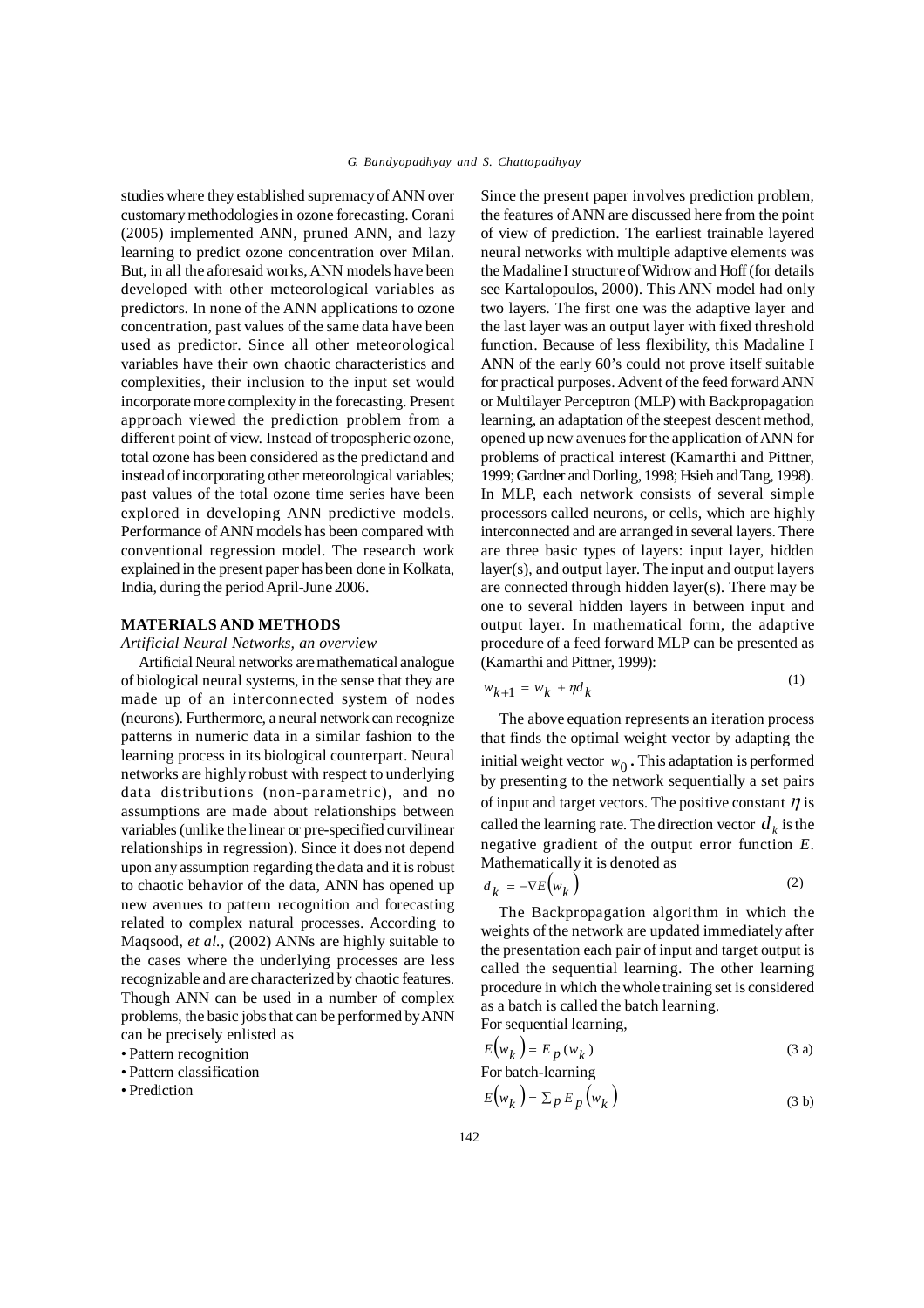Where, *E*p(*wk*) denotes the mean squared error (MSE)for a pair of input and output. The learning or training process may be supervised, unsupervised or competitive. The aim of supervised learning is to find out a set of weight vectors that minimizes the deviation between network output and the target output over the whole training. The optimal weight matrix obtained this way is applied to the test set to investigate the viability of the model.

## *Data and analysis*

Present paper deals with mean monthly total ozone concentration in Arosa, Switzerland between 1932 and 1971. The measurements are taken in Dobson Units (DU) (300 DU=1layer of 3mm if the whole ozone column is taken at the sea level with standard conditions). First of all, an autocorrelation analysis is performed on the dataset. The autocorrelation coefficients (for lag k) are computed as (Wilks, 1995)

$$
r_k = \frac{Cov[(x(n-k))(x(n-k))]}{\sqrt{Variance((x(n-k))}\sqrt{Variance((x(n-k))})}}
$$
(4)

Where,  $r_k$  denotes the autocorrelation of order  $k$ ,  $x(n-k)$  denotes the first  $(n-k)$  data values,  $x(n-k)$ denotes the last (*n-k*) data values, and *k* varies from 1 to *n*. The autocorrelation coefficient (ACC) values are computed from the available data set up to 40 lags and their magnitudes are presented in Fig. 1. The Fig. makes it clear that the high ACC values are occurring at the lags 1,6,12,18 etc. That is, at lags separated by 5 time points. Thus, it can be inferred that mean monthly total ozone time series is completing a cyclic pattern in every 6 months. Thus, a predictive model can be developed with 5 months' data as predictor and the 6th month's data as predictand.

## *Multiple linear regression model*

A multiple linear regression model is proposed as

$$
\hat{y} = aX1 + bX2 + cX3 + dX4 + eX5 + \varepsilon
$$
\n(5)

Where, the left hand side of equation (5) implies

the predicted value of mean monthly total ozone in the 6th month with X1, X2, X3, X4 and X5 as predictors i.e. the mean monthly total ozone in months 1,2,3,4 and 5. The constants a, b, c, d and e are the regression parameters computed by the method of least squares (Wilks, 1995). In the present study the regression equation comes out to be

## $\hat{y}$  =0.30 X1+0.18 X2+0.10 X3+0.20 X4+0.54 X5+282

From this linear multiple regression fit it comes out that the coefficient of determination is 0.7512, which is not very far from 1. Thus, this linear fit is not a very bad predictive model. The values of tstatistic are computed from this model and are compared to the critical t-statistic value. The comparison is presented in Fig. 2, which shows that only the value of the time series in month 3 falls just below the critical value. Thus, it can be said that mean monthly total ozone concentration in the month *t,* depend heavily upon the values in the months *t*-5, *t-*4, *t-*2 and *t-*1; but does not depend significantly upon the month *t-*3.

# *Single hidden layer ANN models*

In the previous discussion it has been established the value corresponding to the month *t-*3 does not depend influence the month *t* very significantly. Since ANN models can work even with not-so-correlated predictors, all the values can be considered on the same foot while constructing single-hidden-layer ANN models. In this paper, seventeen single-hidden-layer ANN models have been developed with Backpropagation algorithm explained in equation (1) through (3b). The models have been denoted as H1, H2, H3, H4, H5, H6, H7, H8, H9, H10, H11, H12, H13, H14, H15, and H16and H17. Here Hi implies that the model contains 'i' number of nodes in the hidden layer. All the models have been trained separately with sigmoidal activation function up to 500 epochs sequentially with the aim that the mean squared error (equation (3b)) is to be minimized. From each input set, 75% data are considered as the training data and the remaining 255 data are considered as the test or validation data. To say more specifically, 120 data have been considered as validation set and 355 data are considered as training set. While training, learning rate has been taken as 0.9 and momentum rate has been taken as 0.2.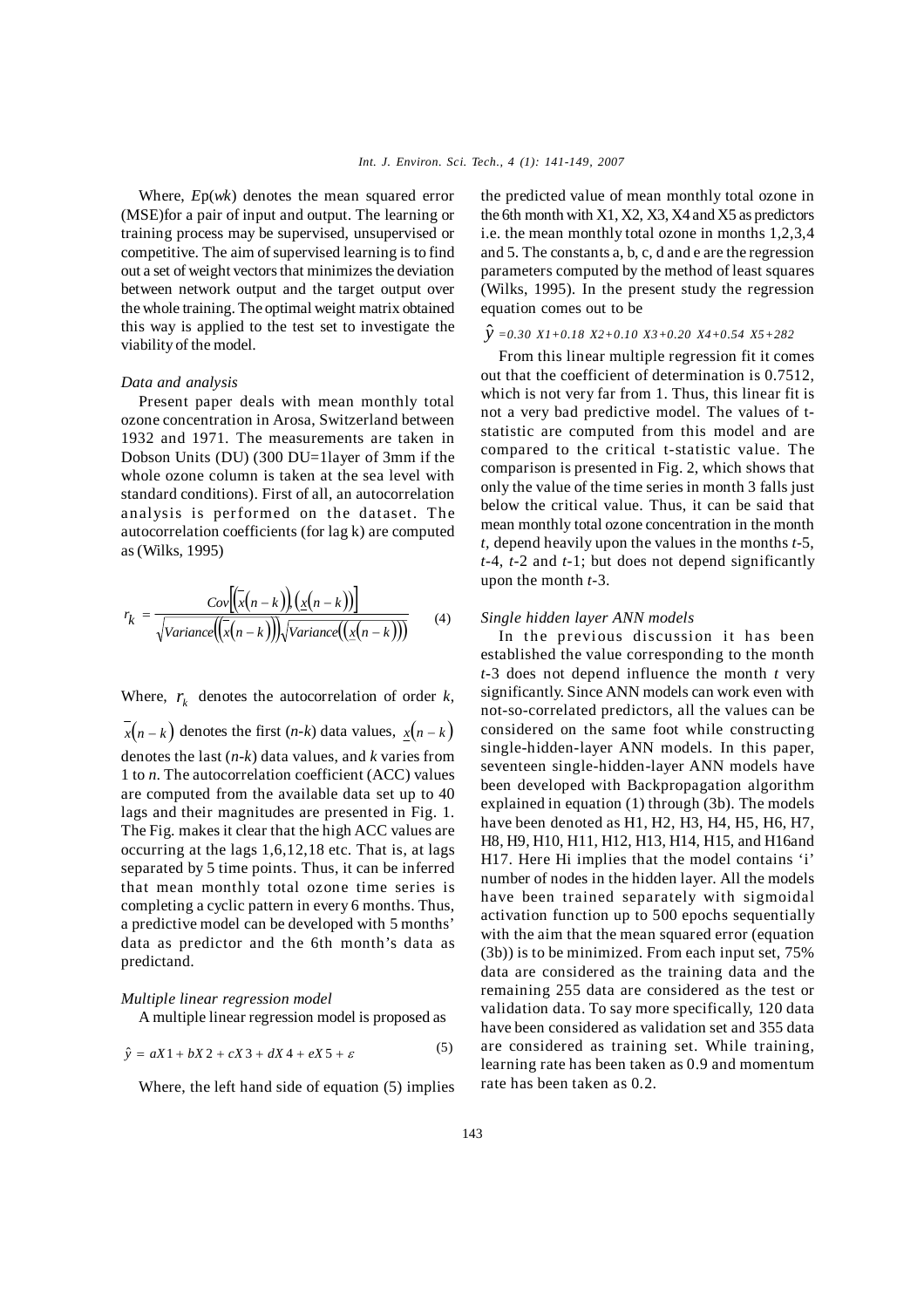

*G. Bandyopadhyay and S. Chattopadhyay Single hidden layer artificial neural network models versus multiple ...*

Fig. 1: Schematic showing the ACCs for different lags pertaining to mean monthly total ozone time series over Arosa, Switzerland between 1932 and 1971. The lags are taken in months



Fig. 2: Schematic showing the computed from multiple linear regression (MLR) model and critical t-statistic values

# **RESULTS**

First of all, coefficients of determination conventionally denoted as R2 (Comrie, 1997) are computed for all the predictive models. It has been mentioned earlier that R2 for multiple linear regression (MLR) model is 0.7512. Now, R2 are computed for all the 17 ANN models and are presented in tabular form in Table 1. To compare the performance of different ANN models between themselves and with MLR model, Fig. 3 is prepared. This Fig. shows that all the ANN models excepting H2 and H4 produce higher CD than MLR model. Thus, H2 and H4 are discarded from our discussion. From the rest of the models it is found that H1 produces almost the same CD as by MLR. Thus, a single hidden layer model with only one node does not produce any overwhelmingly better prediction than MLR.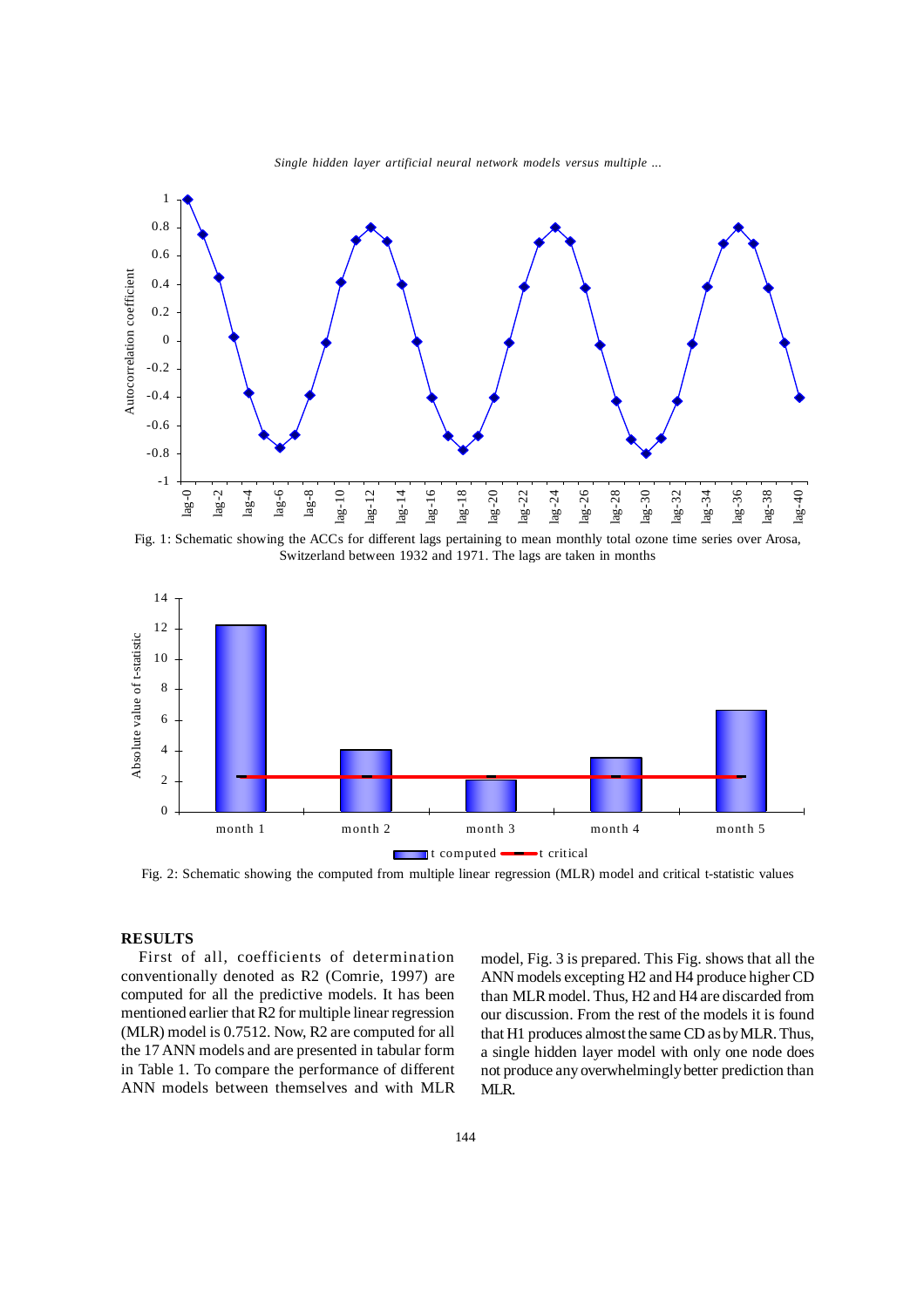

*Int. J. Environ. Sci. Tech., 4 (1): 141-149, 2007* 

Fig. 3: Coefficients of determination for different ANN models and multiple linear regression model

 Models H6, H9-H17 produce significantly better prediction than MLR but are distribute more or less regularly around an average value. It is very important to note that up to H8, addition of hidden nodes is producing significant changes in the CD, but after that the CDs did not vary drastically and all of them are significantly lower than that produced by H8. From here it can be inferred that after 8 hidden nodes, adding more hidden nodes does not create any room for further improvement in the prediction. The best CDs are produced by H3, H5, H7 and H8. The next task is to identify the best model among these four. Now, the prediction error (PE) (Perez and Reyes, 2001) over the whole test set are computed for each of the four models mentioned above and are schematically presented in Fig. 4. This Fig. clearly shows that the least PE is being produced by H8. From here it can be said that H8 is the best ANN model to forecast the mean monthly total ozone concentration over Arosa, Switzerland. But, to reach the final conclusion some qualitative tests are being executed. Scatter plots for the actual and predicted values corresponding to H3, H5, H7 and H8 are presented in Fig. 5a-d. The least square regression fits to the models are also presented in the Figs. It is apparent from those equations that the least y-intercept (79.021) by the trend equation occurs for H8. The other y-intercept values are 80.023 (H3), 83.515 (H5) and 80.865 (H7). Since for highest correlation between actual and prediction the y-intercept becomes 0, thus, the lowest y-intercept producing model (H8) can be considered as the best predictive model. After all these tests, H8 is identified as the best predictive model and the prediction by this model with the actual values are presented in Fig. 6. A very close association between the actual and the prediction can be viewed from here. The structure of the final model (H8) is presented in Table 2.

#### **DISCUSSION AND CONCLUSION**

The rigorous study executed above leads us to conclude some important characteristics of the time series pertaining to total ozone time series over Arosa, Switzerland. The autocorrelation study reveals that mean monthly total ozone concentration over Arosa, Switzerland follows a cyclic pattern with 6 months cycle. Furthermore, the third month within the cycle has less significant impact upon the sixth month. Artificial Neural Network with Backpropagation learning has been established to be a potent predictive tool for the said time series. A comparative study with respect to prediction ability reveals that single hidden layer predicts the mean monthly total ozone concentration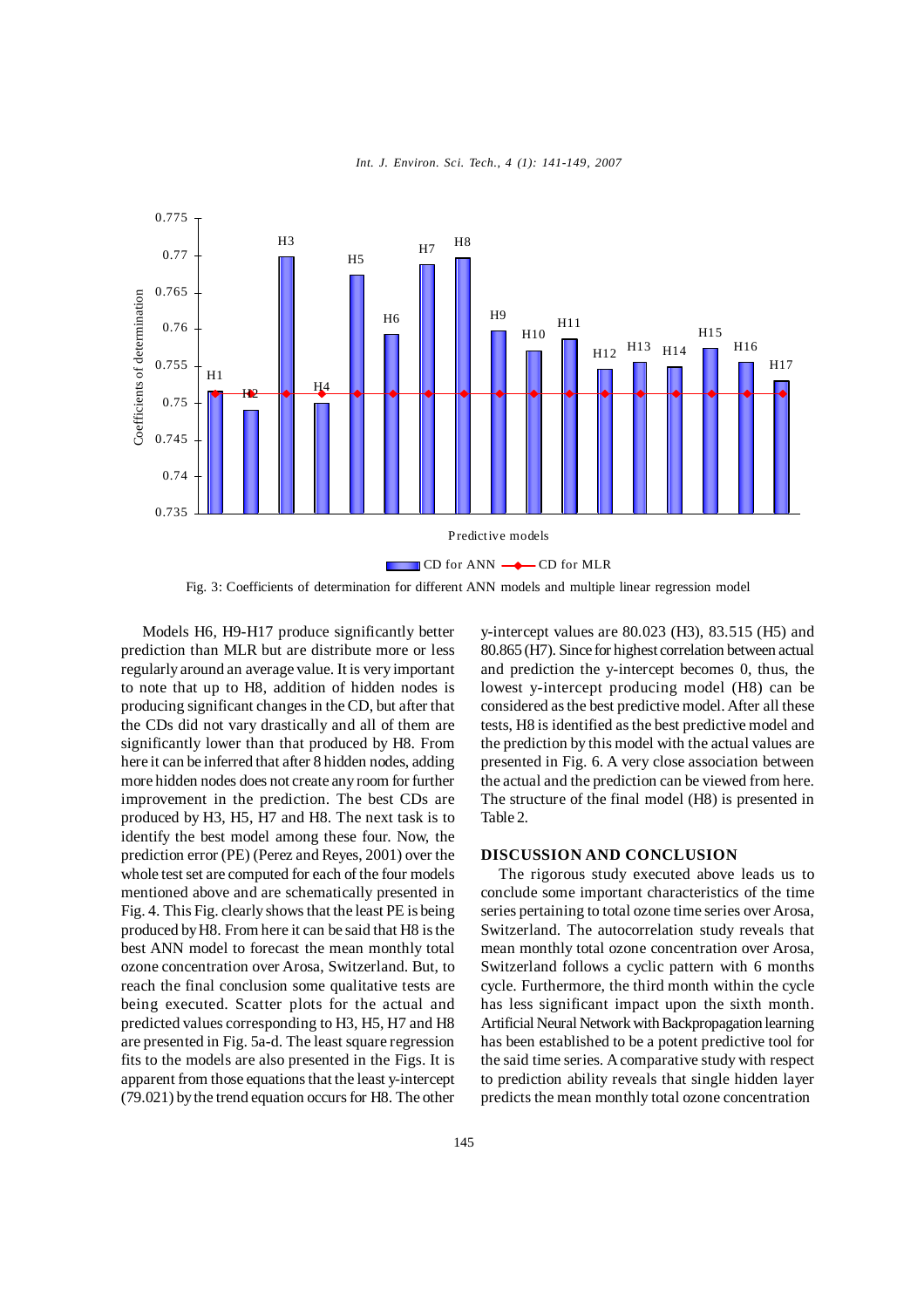over Arosa, Switzerland more efficiently than multiple linear regression model. A further comparative study among different neural net models proves that singlehidden-layer Artificial Neural Network with 8 hidden

nodes is the best predictive model to forecast the mean monthly total ozone concentration over Arosa using the past data values.

Table 1: Tabular presentation of the CD (R2) for different single hidden layer ANN models

| ANN model      | $R^2$       | ANN model       | $\mathsf{R}^2$ |
|----------------|-------------|-----------------|----------------|
| H1             | 0.751587223 | H <sub>10</sub> | 0.75711867     |
| H <sub>2</sub> | 0.749037151 | H11             | 0.758648011    |
| H <sub>3</sub> | 0.769796595 | H <sub>12</sub> | 0.75457583     |
| H4             | 0.749937679 | H <sub>13</sub> | 0.755545439    |
| H <sub>5</sub> | 0.767296424 | H14             | 0.754808694    |
| H6             | 0.759243692 | H <sub>15</sub> | 0.757303296    |
| H7             | 0.768768298 | H <sub>16</sub> | 0.755478693    |
| H8             | 0.769620271 | H <sub>17</sub> | 0.75292268     |
| H <sub>9</sub> | 0.759791222 |                 |                |

Table 2: The final weight matrix obtained through Backpropagation training of a single-hidden-layer ANN with 8 hidden nodes

| after 500 |           |             |           |           |           |           |  |  |  |
|-----------|-----------|-------------|-----------|-----------|-----------|-----------|--|--|--|
| Hdn1 Nrn1 | 0.4733    | $-2.3168 -$ | 0.6795    | $-1.0448$ | $-0.7702$ | $-2.9610$ |  |  |  |
| Hdn1 Nrn2 | 2.7856    | $-4.5471 -$ | 3.6978    | $-0.5105$ | $-0.5843$ | 1.9933    |  |  |  |
| Hdn1 Nrn3 | $-0.8968$ | 0.1803      | 0.1131    | $-0.7821$ | $-0.7530$ | $-1.0905$ |  |  |  |
| Hdn1 Nrn4 | 3.1582    | $-0.8482 -$ | 0.9615    | $-0.4335$ | $-0.8715$ | $-2.4837$ |  |  |  |
| Hdn1 Nrn5 | $-1.2774$ | $-1.5098$   | $-0.6341$ | $-1.0410$ | $-1.3477$ | $-0.4665$ |  |  |  |
| Hdn1 Nrn6 | $-1.6250$ | 1.5870      | 2.4146    | $-0.3212$ | $-1.7871$ | $-4.6208$ |  |  |  |
| Hdn1 Nrn7 | $-1.0507$ | $-0.1162$   | $-0.2167$ | $-0.4801$ | $-0.6661$ | $-0.7367$ |  |  |  |
| Hdn1 Nrn8 | $-1.1073$ | $-0.1166$   | $-0.9859$ | 0.1465    | $-0.7951$ | $-0.5338$ |  |  |  |



Fig. 4: Prediction errors (PE) for the ANN models with maximum coefficients of determination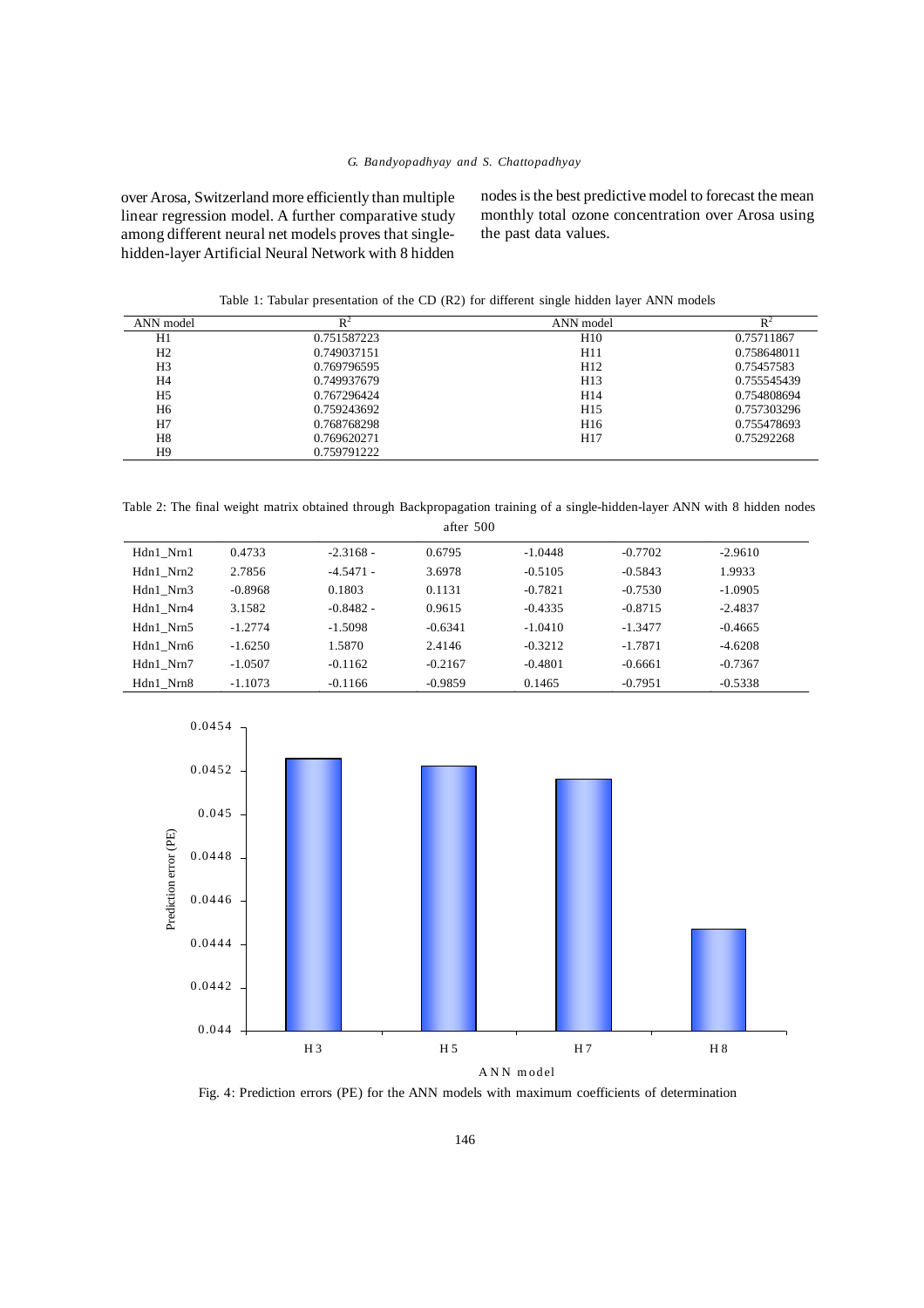

Prediction by H8ANN (DU) Prediction by H8ANN (DU) 350  $y = 0.7667x + 79.021$ 300  $R^2 = 0.7696$ 250 250 270 290 310 330 350 370 390 410 430 450 Actual total ozone (DU)

400 450

250 270 290 310 330 350 370 390 410 430 450

**(d)**

Figs. 5a-d: Scatterplots of actual versus prediction. Trend equations are presented in the corners with the coefficients of determination  $(R^2)$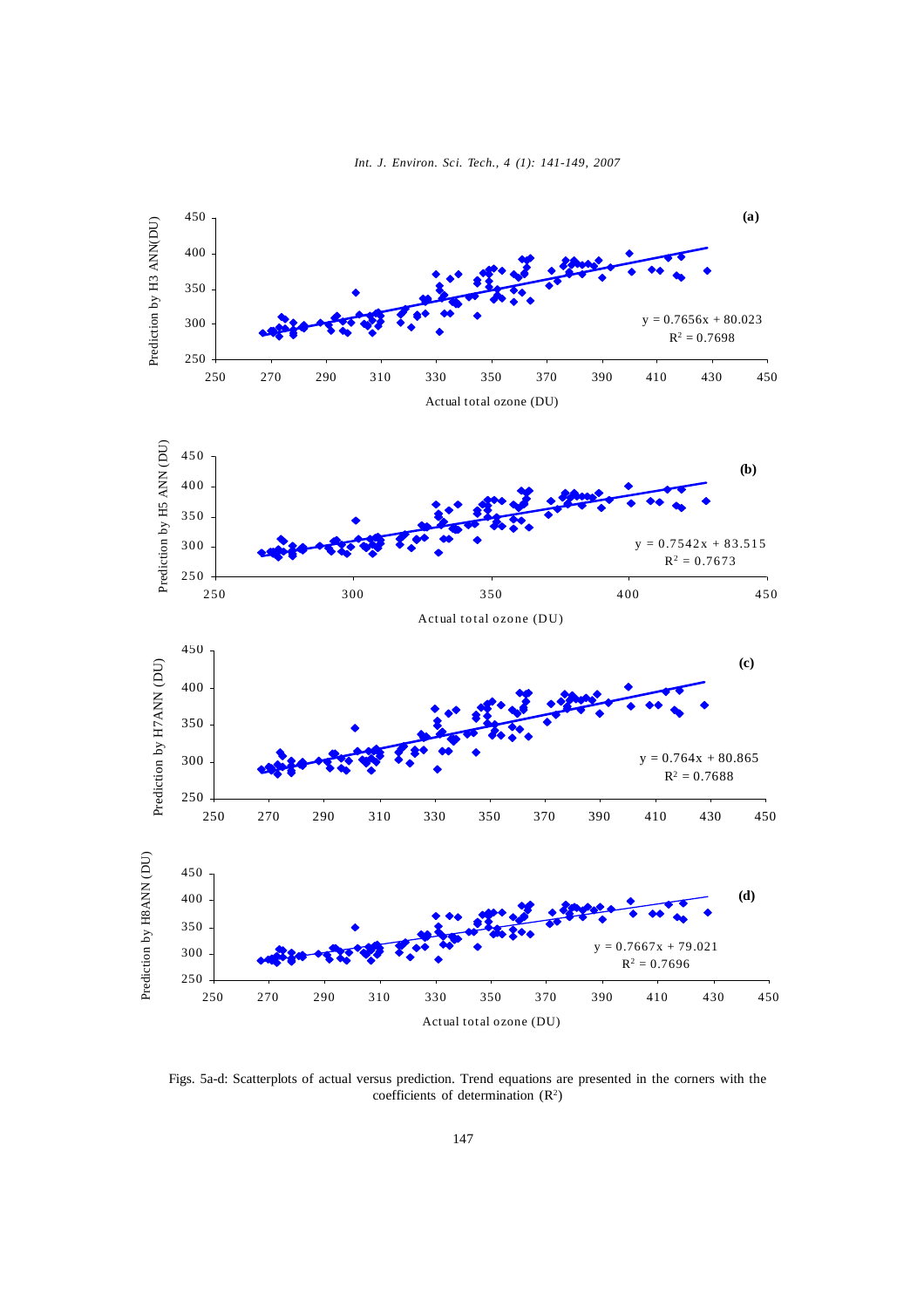

*G. Bandyopadhyay and S. Chattopadhyay Single hidden layer Artificial Neural Network models versus multiple ...*

Fig. 6: Schematic showing the actual and predicted (by H8 ANN) mean monthly total ozone concentrations (the test cases)

# **REFERENCES**

- Balaguer Ballester, E., Valls, G., Carrasco-Rodriguez, J., Soria Oliva, E., Valle-Tascon, S., (2002). Effective 1-day ahead prediction of hourly surface ozone concentrations in eastern Spain using linear models and neural networks. Ecologic. Model., **156**, 27-41.
- Corani, G., (2005). Air quality prediction in Milan: feed-forward neural networks, pruned neural networks and lazy learning, Ecologic. Model., **185**, 513-529.
- Gardner, M.W., Dorling, S.R., (1998). Artificial Neural Network (Multilayer Perceptron)-a review of applications in atmospheric sciences. Atmos. Environ., **32**, 2627-2636.
- Hsieh, W.W., Tang, T., (1998). Applying Neural Network Models to prediction and data analysis in meteorology and oceanography. Bulletin of the American Meteorological Society, **79**, 1855-1869.
- Kartalopoulos, S.V., (2000). Understanding Neural Networks and Fuzzy logic-basic concepts and applications, Prentice Hall, New-Delhi
- Kamarthi, S.V., Pittner, S., (1999). Accelerating neural network training using weight extrapolation. Neur. Net., **12**, 1285- 1299.
- Maqsood, I., Muhammad, R.K., Abraham, A., (2002). Neurocomputing based Canadian weather analysis. computational intelligence and applications. Dynamic Publishers Inc., USA, 39-44.
- Milionis, A.E., Davis, T.D., (1994). Regression and stochastic models for air pollution, Part I: review comments and suggestions. Atmos. Environ., **28** (17), 2801-2810.
- Nunnari, G., Nucifora, M., Randieri, C., (1998). The application of neural techniques to the modelling of time-series of

atmospheric pollution data. Ecologic. Model., **111**, 187- 205.

- Prybutok, R., Junsub, Y., Mitchell, D., (2000). Comparison of neural network models with ARIMA and regression models for prediction of Houston's daily maximum ozone concentrations. Euro. J. Operat. Res., **122**, 31-40.
- Shi, J.P., Harrison, R.M., (1997). Regression modeling of hourly NOx and NO2 concentration in urban air in London. Atmos. Environ., **31** (24), 4081-4094.
- Viotti, P., Liuti, G., Di Genova, P., (2002). Atmospheric urban pollution: application of an artifical neural network to the city of Perugia. Ecologic. Model., **148**, 27-46.
- Wilks, D. S., (1995). Statistical methods in atmospheric sciences, Academic Press, USA